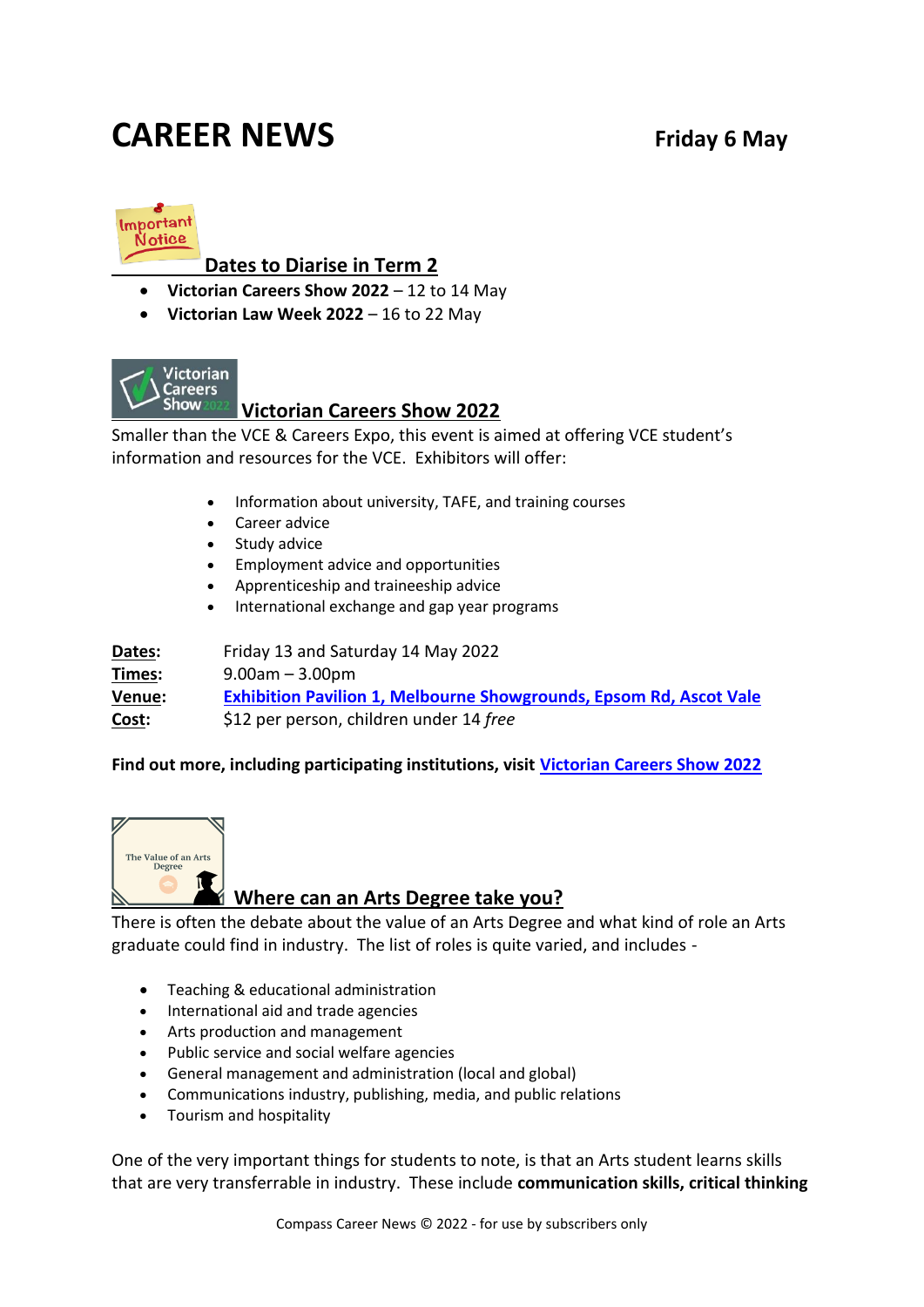**and reading skills, analytical skills,** and **research skills – browse [Career FAQS -](http://www.careerfaqs.com.au/news/news-and-views/what-to-do-with-your-arts-degree/) What to do [with your Arts Degree](http://www.careerfaqs.com.au/news/news-and-views/what-to-do-with-your-arts-degree/) to learn more. Monash University** recently shared an excellent YouTube video about a **[Career with a Bachelor of Arts.](https://www.youtube.com/watch?v=73yYU8vFBIw&+feature=youtu.be)** 

### MONASH University

#### **Discover Monash Seminar Series**

*Hear directly from current students, alumni, and staff across our ten faculties.* Students are encouraged to register to attend as many of these [course information events](https://www.monash.edu/discover/events/course-information) that might be of interest to them. Below are seminars taking place in May. Seminars taking place in June onwards will be advertised in an upcoming newsletter. Note: some are ZOOM meetings**\*\***

| Discover how to become a Teacher (Clay)          | Tuesday 17 May, 6.30pm - 7.30pm                    | <b>Register here</b> |
|--------------------------------------------------|----------------------------------------------------|----------------------|
| IT: Discover a World of Possibility              | Tuesday 17 May, 6.30pm - 7.30pm                    | <b>Register here</b> |
| Discover Physio, O.T., & Paramedicine            | Wednesday 18 May, 6.00pm - 7.15pm**                | <b>Register here</b> |
| Discover how to become a Teacher (Pen)           | Thursday 19 May, $6.30 \text{pm} - 7.30 \text{pm}$ | <b>Register here</b> |
| Discover Public Health, Nutrition & Health Sci.  | Thursday 19 May, 6.00pm - 7.15pm **                | <b>Register here</b> |
| Discover how to become an Artist or Curator      | Tuesday 24 May, 6.00pm - 7.00pm                    | <b>Register here</b> |
| Discover how to become a Designer                | Wednesday 25 May, 6.00pm - 7.00pm                  | <b>Register here</b> |
| Discover Nursing and Midwifery                   | Wednesday 25 May, 6.00pm - 7.15pm**                | <b>Register here</b> |
| Discover how to become an Architect              | Thursday 26 May, $6.00 \text{pm} - 7.00 \text{pm}$ | <b>Register here</b> |
| Discover Radiography, Radiation Science & Psych. | Thursday 26 May, 6.00pm - 7.15pm**                 | <b>Register here</b> |



#### **Discover What's Next Seminar Series**

RMIT's *Discover What's Next* webinar series commences this week. These sessions are a great opportunity for students, parents, and school community to discover all there is to know about RMIT and its study areas. Attendees will hear from staff and students on:

- *The campuses and locations*
- *Course options*
- *Industry experience*
- *Global opportunities*
- *Prerequisites and pathways*
- *Clubs and societies*
- *Our graduates*

All the seminars are online and will take place from 5.00pm – 6.00pm. **Register for any of the sessions [here](https://www.rmit.edu.au/events/2022/may/all-you-need-to-know?mkt_tok=MjA0LUJYSy0wOTAAAAGEBvfI_3zv1mCHypWZIMhseo_3OCXsf-0TLXfZT7DSoDYC8vIKkGi4O-irYVfggoA_-inPKpq70oM7ZGlafc9hXbAPNPc8RYTjUNDFecRR-bXa)**.

| All you need to know about RMIT | 3 May  | Property, Building, and Trades      | 31 May  |
|---------------------------------|--------|-------------------------------------|---------|
| <b>Business and Law</b>         | 5 May  | Education                           | 2 June  |
| Art and Photography             | 10 May | <b>Flight Training and Aviation</b> | 7 June  |
| Fashion                         | 12 May | <b>Health Science</b>               | 21 June |
| Architecture                    | 17 May | <b>Biomedical Science</b>           | 23 June |
| Design                          | 19 May | Science                             | 12 July |
| Social Science                  | 24 May | Engineering                         | 14 July |
| Media and Communication         | 26 May | <b>Information Technology</b>       | 19 July |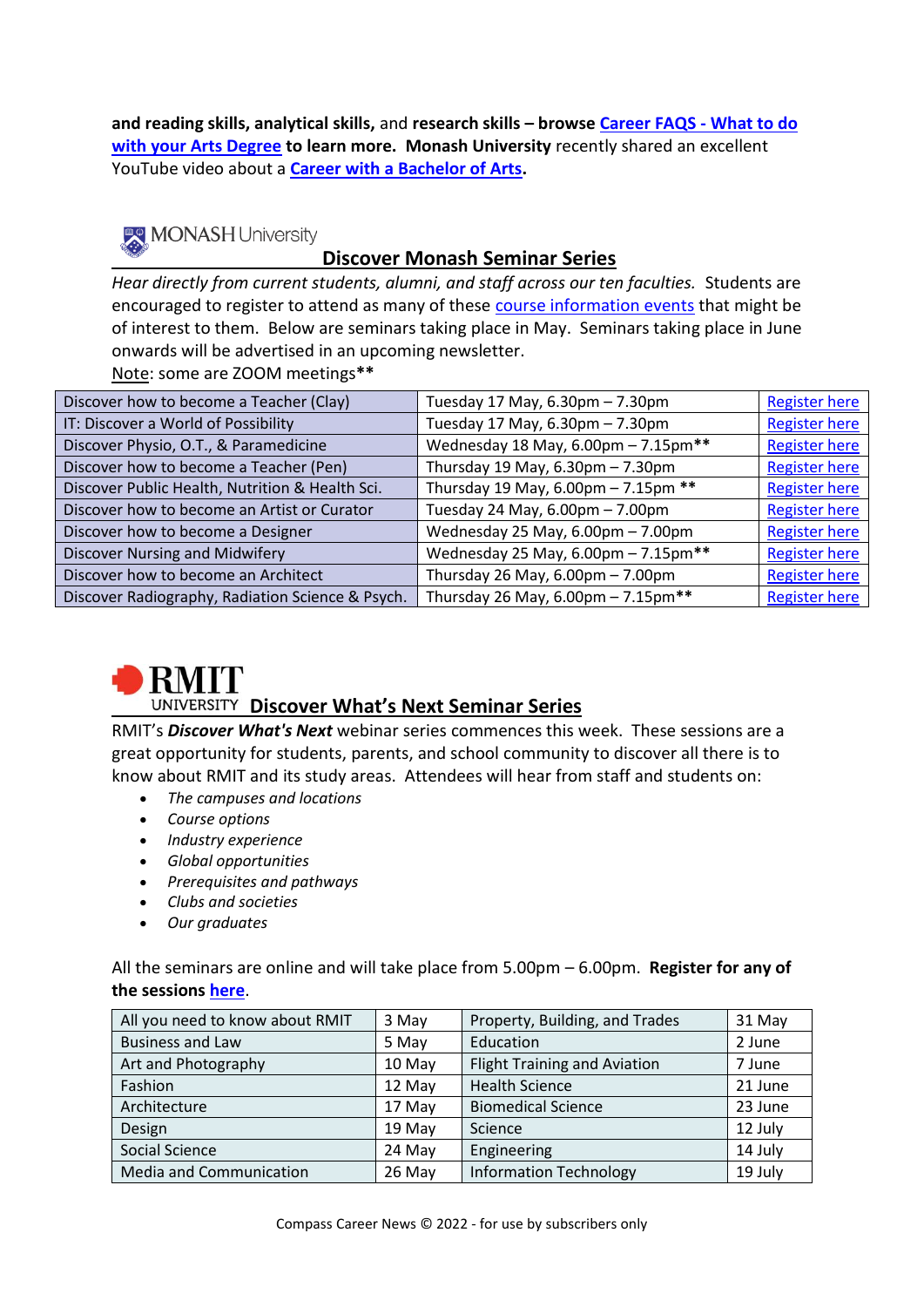

#### **Studying the Bachelor of Applied Innovation alongside another Degree**

Swinburne University is introducing the Bachelor of Applied Innovation to be studied in conjunction with a number of other degrees. With just one extra year, students get to graduate with a double degree.

Depending on the degree a student chooses to study alongside the Bachelor of Applied Innovation, various skills will be developed, including –

- a student's collaboration, creativity, and complex problem-solving skills in real-world contexts.
- how to apply innovation toolkits, prototype solutions and participate in challenges such as innovation sprints inspired by their passions and interests.
- gaining the practical and technical skills to think strategically about how to employ innovative ideas in their studies and in the broader society.
- learning how to make decisions of impact, based on analytical and strategic thinking, human understanding, and respect for future generations – with supporting technological know-how.
- undertaking placements, internships or industry-based project work, and benefit from interdisciplinary, experiential learning. Students will tap into their creativity, curiosity, and leadership potential as they gain the skills to build a better future.

The following double degrees including Applied Innovation are on offer. Students are encouraged to browse the links that provide more details about the core and major units on offer in the Applied Innovation degree as they do differ from double degree to double degree:

- [Bachelor of Accounting/Bachelor of Applied Innovation](https://www.swinburne.edu.au/study/course/bachelor-of-accounting-bachelor-of-applied-innovation/)
- [Bachelor of Animation/Bachelor of Applied Innovation](https://www.swinburne.edu.au/study/course/bachelor-of-animation-bachelor-of-applied-innovation/)
- [Bachelor of Arts/Bachelor of Applied Innovation](https://www.swinburne.edu.au/study/course/bachelor-of-arts-bachelor-of-applied-innovation/)
- [Bachelor of Aviation/Bachelor of Applied Innovation](https://www.swinburne.edu.au/study/course/bachelor-of-aviation-management-bachelor-of-applied-innovation/)
- [Bachelor of Business/Bachelor of Applied Innovation](https://www.swinburne.edu.au/study/course/bachelor-of-business-bachelor-of-applied-innovation/)
- [Bachelor of Business Information Systems/Bachelor of Applied Innovation](https://www.swinburne.edu.au/study/course/bachelor-of-business-information-systems-bachelor-of-applied-innovation/)
- [Bachelor of Computer Science/Bachelor of Applied Innovation](https://www.swinburne.edu.au/study/course/bachelor-of-computer-science-bachelor-of-applied-innovation/)
- [Bachelor of Criminal Justice and Criminology/Bachelor of Applied Innovation](https://www.swinburne.edu.au/study/course/bachelor-of-criminal-justice-and-criminology-bachelor-of-applied-innovation/)
- [Bachelor of Design/Bachelor of Applied Innovation](https://www.swinburne.edu.au/study/course/bachelor-of-design-bachelor-of-applied-innovation/)
- [Bachelor of Engineering \(Honours\)/Bachelor of Applied Innovation](https://www.swinburne.edu.au/study/course/bachelor-of-engineering-honours-bachelor-of-applied-innovation/)
- [Bachelor of Games and Interactivity/Bachelor of Applied Innovation](https://www.swinburne.edu.au/study/course/bachelor-of-games-and-interactivity-bachelor-of-applied-innovation/)
- [Bachelor of Health Science/Bachelor of Applied Innovation](https://www.swinburne.edu.au/study/course/bachelor-of-health-science-bachelor-of-applied-innovation/)
- [Bachelor of Information and Communication Technology/Bachelor of Applied](https://www.swinburne.edu.au/study/course/bachelor-of-information-and-communication-technology-bachelor-of-applied-innovation/)  [Innovation](https://www.swinburne.edu.au/study/course/bachelor-of-information-and-communication-technology-bachelor-of-applied-innovation/)
- [Bachelor of Media and Communication/Bachelor of Applied Innovation](https://www.swinburne.edu.au/study/course/bachelor-of-media-and-communication-bachelor-of-applied-innovation/)
- [Bachelor of Science/Bachelor of Applied Innovation](https://www.swinburne.edu.au/study/course/bachelor-of-science-bachelor-of-applied-innovation/)
- [Bachelor of Screen Production/Bachelor of Applied Innovation](https://www.swinburne.edu.au/study/course/bachelor-of-screen-production-bachelor-of-applied-innovation/)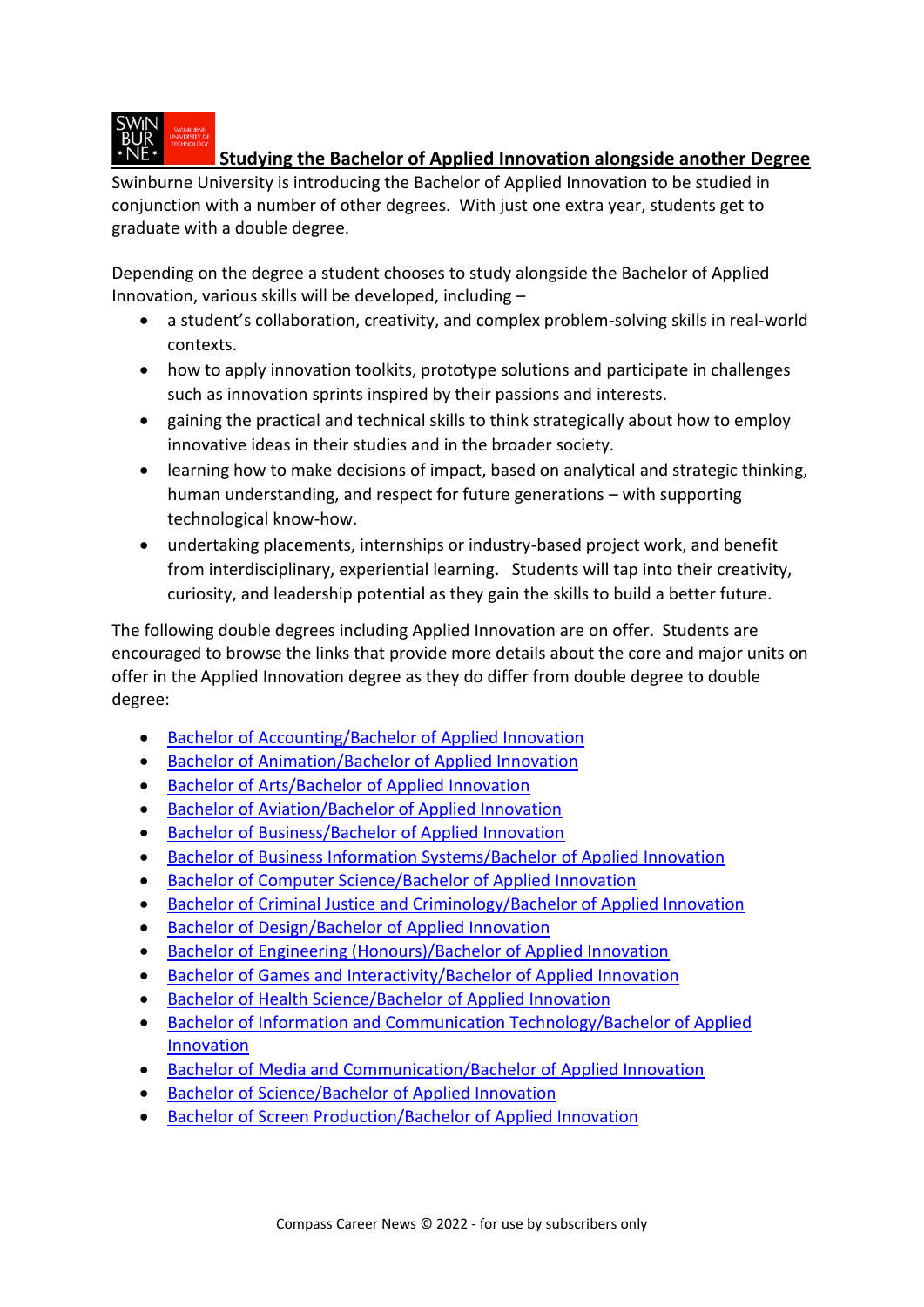

#### **Business Degrees in Victoria in 2022**

| <b>INSTITUTION</b>                                                 | <b>COURSE</b>                     | <b>VCE PREREQS</b>                                                                                                                                                                                                                                                                                                                                  | <b>MAJOR STUDIES IN 2022</b>                                                                                                                                                                                                                                                                                                                               | <b>ATAR 2022</b>                       |
|--------------------------------------------------------------------|-----------------------------------|-----------------------------------------------------------------------------------------------------------------------------------------------------------------------------------------------------------------------------------------------------------------------------------------------------------------------------------------------------|------------------------------------------------------------------------------------------------------------------------------------------------------------------------------------------------------------------------------------------------------------------------------------------------------------------------------------------------------------|----------------------------------------|
| <b>ACU</b>                                                         | <b>Business</b>                   | Units 3 and 4: a study score of at                                                                                                                                                                                                                                                                                                                  | <b>Business Administration.</b>                                                                                                                                                                                                                                                                                                                            | 59.15 (M)                              |
| M - Melbourne                                                      | Administration                    | least 30 in English (EAL) or at least<br>25 in English other than EAL.                                                                                                                                                                                                                                                                              |                                                                                                                                                                                                                                                                                                                                                            |                                        |
| CQU<br>M - Melbourne                                               | <b>Business</b>                   | n/a but an ATAR is used for<br>selection                                                                                                                                                                                                                                                                                                            | Accounting, Financial Planning, Human Resource<br>Management, Management, Marketing, Property.                                                                                                                                                                                                                                                             | $n/a$ (M)                              |
| <b>Charles Sturt</b><br>AW - Albury Wodonga                        | <b>Business Studies</b>           | n/a but an ATAR is used for<br>selection                                                                                                                                                                                                                                                                                                            | Accounting, business, business studies, entrepreneurship,<br>finance, human resource management, information<br>technology, international business, management,<br>marketing, online technologies, small business<br>management, social media.                                                                                                             | $n/a$ (AW)                             |
| <b>DEAKIN</b><br>M - Melbourne<br>G – Geelong W'Front              | <b>Business</b>                   | Units 3 and 4: a study score of at<br>least 25 in English (EAL) or at least<br>20 in English other than EAL.                                                                                                                                                                                                                                        | Business Analytics, Business and digital communication,<br>Economics, Entrepreneurship and innovation, Event<br>management, International trade, Marketing,<br>Organisational psychology, People management, Project<br>management, Retail and supply chain management,<br>Sustainability and development.                                                 | 63.10(M)<br>60.15(G)                   |
| <b>FEDERATION</b><br>Be-Berwick<br>Ba-Ballarat<br>Gi - Gippsland   | <b>Business</b>                   | Units 3 and 4: a study score of at<br>least 20 in any English.                                                                                                                                                                                                                                                                                      | Banking and Finance, Management, Marketing.                                                                                                                                                                                                                                                                                                                | 37.80 (Be)<br>41.90 (Ba)<br>45.40 (Gi) |
| <b>LA TROBE</b><br>M - Melbourne<br>Be-Bendigo                     | <b>Business</b>                   | Units 3 and 4: a study score of at<br>least 25 in English (EAL) or at least<br>20 in English other than EAL.                                                                                                                                                                                                                                        | Agribusiness, Digital business, Economics, Enterprise,<br>Event management, Finance, Human resource<br>management, International business, Management,<br>Marketing, Sport management, Tourism and hospitality.                                                                                                                                            | 55.20 (M)<br>59.60 (Be)                |
| <b>MONASH</b><br>Ca - Caulfield<br>P - Peninsula                   | <b>Business</b>                   | Units 3 and 4: a study score of at<br>least 27 in English (EAL) or at least<br>25 in English other than EAL; Units<br>3 and 4: a study score of at least 22<br>in one of Maths: Mathematical<br><b>Methods or Maths: Specialist</b><br>Mathematics or at least 25 in<br>Maths: Further Mathematics.                                                 | Accounting, Banking and finance, Business analytics and<br>statistics, Business law, Business management, Business<br>studies, Economics and business strategy, Financial<br>econometrics, Human resource management,<br>International business, Marketing, Taxation.                                                                                      | 76.00 (Ca)                             |
|                                                                    | <b>Business</b><br>Administration | Units 1 and 2: satisfactory<br>completion in two units (any study<br>combination) of Maths: General<br>Mathematics, Maths:<br><b>Mathematical Methods or Maths:</b><br>Specialist Mathematics or Units 3<br>and 4: any Mathematics; Units 3<br>and 4: a study score of at least 27<br>in English (EAL) or at least 25 in<br>English other than EAL. | Accountancy, Business administration studies, Economics<br>and business decisions (minor), Finance and economics,<br>Management practice, Marketing and communications.                                                                                                                                                                                    | 70.60 (P)                              |
| <b>RMIT</b><br>$C - City$<br>* Business (Professional<br>Practice) | <b>Business</b>                   | Units 3 and 4: a study score of at<br>least 30 in English (EAL) or at least<br>25 in English other than EAL.                                                                                                                                                                                                                                        | Accountancy/Professional Accounting, Blockchain<br>Enabled Business, Business & Technology, Business<br>Information Systems, Economics, Entrepreneurship,<br>Finance, Financial Planning, Global Business, Innovation &<br>Enterprise, Logistics & Supply Chain, Management &<br>Change, Marketing, People & Organisation, Social Impact,<br>Study & Work. | 70.00 (C)<br>$80.10 * (C)$             |
| <b>SWINBURNE</b><br>H-Hawthorn<br>* Professional Degree            | <b>Business</b>                   | Units 3 and 4: a study score of at<br>least 30 in English (EAL) or at least<br>25 in English other than EAL.                                                                                                                                                                                                                                        | Accounting, Accounting and finance, Accounting and<br>financial planning, Business administration, Business<br>analysis, Business analytics, Entrepreneurship and<br>innovation, Finance, Financial planning, Human resource<br>management, Logistics and supply chain management,<br>Management, Marketing, Sports management.                            | 55.25 (H)<br>70.00 * (H)               |
| <b>VICTORIA</b><br>CF - City Flinders<br>FP-Footscray Park         | <b>Business</b>                   | Units 3 and 4: a study score of at<br>least 25 in English (EAL) or at least<br>20 in English other than EAL.                                                                                                                                                                                                                                        | Accounting, Accounting, Banking and Finance, Event<br>Management, Financial Risk Management, Human<br>Resource Management, Information Systems<br>Management, International Trade, Management and<br>Innovation, Marketing, Supply Chain and Logistics,<br>Tourism and Hospitality Management.                                                             | $n/a$ (CF)<br>$n/a$ (FP)               |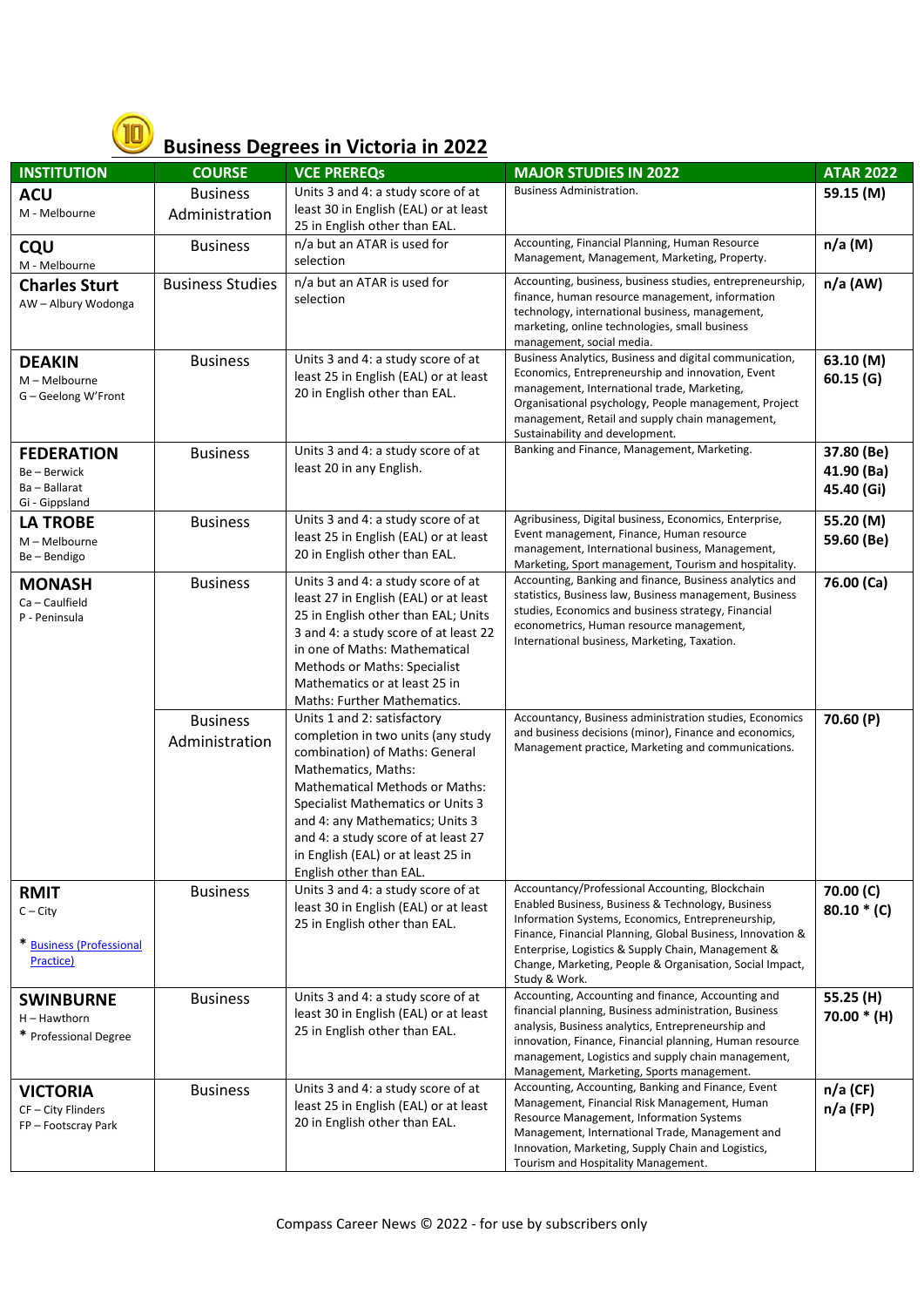

# **EMS Commerce Degrees in Victoria in 2022**

Students will note that in many cases the majors offered in commerce degrees are similar to those offered in business degrees. One particular difference between a business degree and a commerce degree is often the VCE maths prerequisite entry requirement.

#### **For a comprehensive list of all courses, their majors and double degrees on offer, visit [VTAC](http://www.vtac.edu.au/)**

| <b>INSTITUTION</b>                                                          | <b>COURSE NAME</b> | <b>VCE PREREQUISITES</b>                                                                                                                                                                                                                                  | <b>MAJOR STUDIES IN 2022</b>                                                                                                                                                                                                                                                                                                                                                  | <b>ATAR 2022</b>                   |
|-----------------------------------------------------------------------------|--------------------|-----------------------------------------------------------------------------------------------------------------------------------------------------------------------------------------------------------------------------------------------------------|-------------------------------------------------------------------------------------------------------------------------------------------------------------------------------------------------------------------------------------------------------------------------------------------------------------------------------------------------------------------------------|------------------------------------|
| <b>ACU</b><br>M - Melbourne                                                 | Commerce           | Units 3 and 4: a study<br>score of at least 30 in<br>English (EAL) or at least 25<br>in English other than EAL.                                                                                                                                           | Accounting, Event Management,<br>Finance, Human Resource<br>Management, Informatics,<br>Management, Marketing.                                                                                                                                                                                                                                                                | 62.30 (M)                          |
| <b>DEAKIN</b><br>G - Geelong Waterfront<br>M - Melbourne<br>W - Warrnambool | Commerce           | Units 3 and 4: a study<br>score of at least 25 in<br>English (EAL) or 20 in<br>English other than EAL                                                                                                                                                     | Accounting, Business analytics,<br>Economics, Event management,<br>Finance, Financial planning, Global<br>studies, Human resource management,<br>International trade, Management,<br>Management information systems,<br>Marketing, Professional practice,<br>Project management, Retail<br>management, Social entrepreneurship,<br>Taxation regulation, Wealth<br>management. | 70.35(G)<br>80.10 (M)<br>$n/a$ (W) |
| <b>LA TROBE</b><br>$M - Melbourne$                                          | Commerce           | Units 3 and 4: a study<br>score of at least 25 in<br>English (EAL) or at least 20<br>in English other than EAL.                                                                                                                                           | Accounting, Business analytics,<br>Economics, Finance, Management,<br>Marketing.                                                                                                                                                                                                                                                                                              | 81.55 (M)                          |
| <b>MONASH</b><br>$Cl - Clayton$                                             | Commerce           | Units 3 and 4: a study<br>score of at least 27 in<br>English (EAL) or at least 25<br>in English other than EAL;<br>Units 3 and 4: a study<br>score of at least 25 in one<br>of Maths: Mathematical<br><b>Methods or Maths:</b><br>Specialist Mathematics. | Accounting, Actuarial studies,<br>Behavioural commerce, Business<br>analytics, Business law (minor),<br>Econometrics, Economics, Finance,<br>Management studies, Marketing<br>science, Mathematical foundations of<br>econometrics, Sustainability.                                                                                                                           | 86.50 (CI)                         |
| <b>UNI</b><br><b>MELBOURNE</b><br>P - Parkville                             | Commerce           | Units 3 and 4: a study<br>score of at least 30 in<br>English (EAL) or at least 25<br>in English other than EAL;<br>Units 3 and 4: a study<br>score of at least 25 in one<br>of Maths: Mathematical<br><b>Methods or Maths:</b><br>Specialist Mathematics. | Accounting, Actuarial studies,<br>Economics, Finance, Management,<br>Marketing.                                                                                                                                                                                                                                                                                               | 91.00 (P)                          |